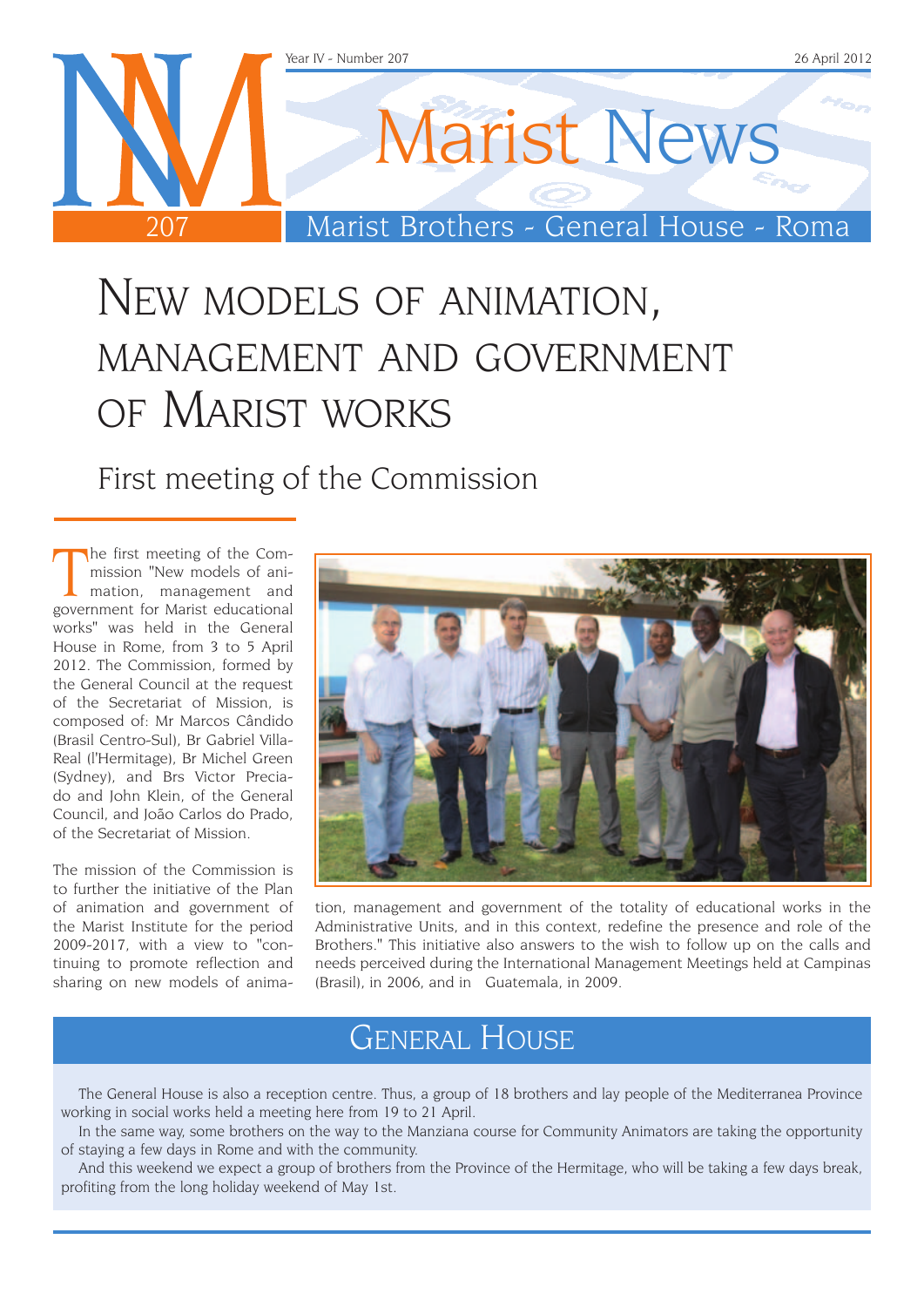The objectives of the first meeting were to promote the familiarity and integration of the members of the Commission, study the work proposal asked of the Commission, define the aim and working method of the Commission, evaluate the proposals of consultancy firms, and make recommendations to the General Council.

## Read my story as a sacred story and in the perspective of Ad gentes

### Brother Mitsuaki Hatnaka Sakata

I'd like to read with you and for you<br>my story as a sacred story in the<br>perspective of Ad Gentes. Upon<br>reading my story as a sacred story, I 'd like to read with you and for you my story as a sacred story in the perspective of Ad Gentes. Upon am able to affirm that I see my vocation as a call from God. If I want to

do it from the perspective of AD GENTES, I can say that it is a call to a specific vocation, within the call to the more general call of being a Marist Brother.

During the course of my formation, I have always personally felt that God was accompanying me. When I set off to the novitiate it was a very difficult time, especially when I had to tell my parents. They did not deal with it very well. But they finally understood and I think God gave my father the strength to understand my vocation. My family finally appreciates and understands my calling.

After the novitiate I lived a normal life in community. God has always helped me with the aid of real Brothers. In 2009 I clearly felt the call to Mission AD GENTES and I answered the letter of Brother Sean offering myself to follow this call. That date seems so real to me even now and it gives me much joy.

Upon my perpetual profession I am able to say that my family was "converted" from not believing in my vocation to supporting me and believing in my convictions and in the call of God to become a Marist Brother. At



that time my parents were living in city. They attended Mass even though they did not understand any Spanish. My ancestors had a close connection with the first evangelization of Japan. From that I received a solid tradition of the Christian experience. When my family decided to emigrate from Japan to Bolivia, they did so with a missionary spirit: to maintain the

faith through the evangelization and animation of the Japanese Colony established in Bolivia. That has also given me much happiness and I see now that my whole family feels the joy of my being a Marist Brother. I know

> that it also cost them when I decided to depart for the Ad Gentes Program but they have accepted it.

> In summary I am able to say that the three steps in my formation were very beautiful (postulancy, novitiate, scholasticate): I have always been able to see the presence of God in the Brothers in my community. I was always open with my superiors and their support was extraordinary. I would say that God has placed them in the journey of my vocation. Everyone listened to me very attentively and that gave me courage. It developed

in me the habit of seeing community as God's space.

Besides my relationship with the Brothers, I am also used to seeing God in the beauty of little things. Perhaps this may be more Oriental than Bolivian. Finally, upon reading my story as a sacred story, I am able to say that I am in love with my voca-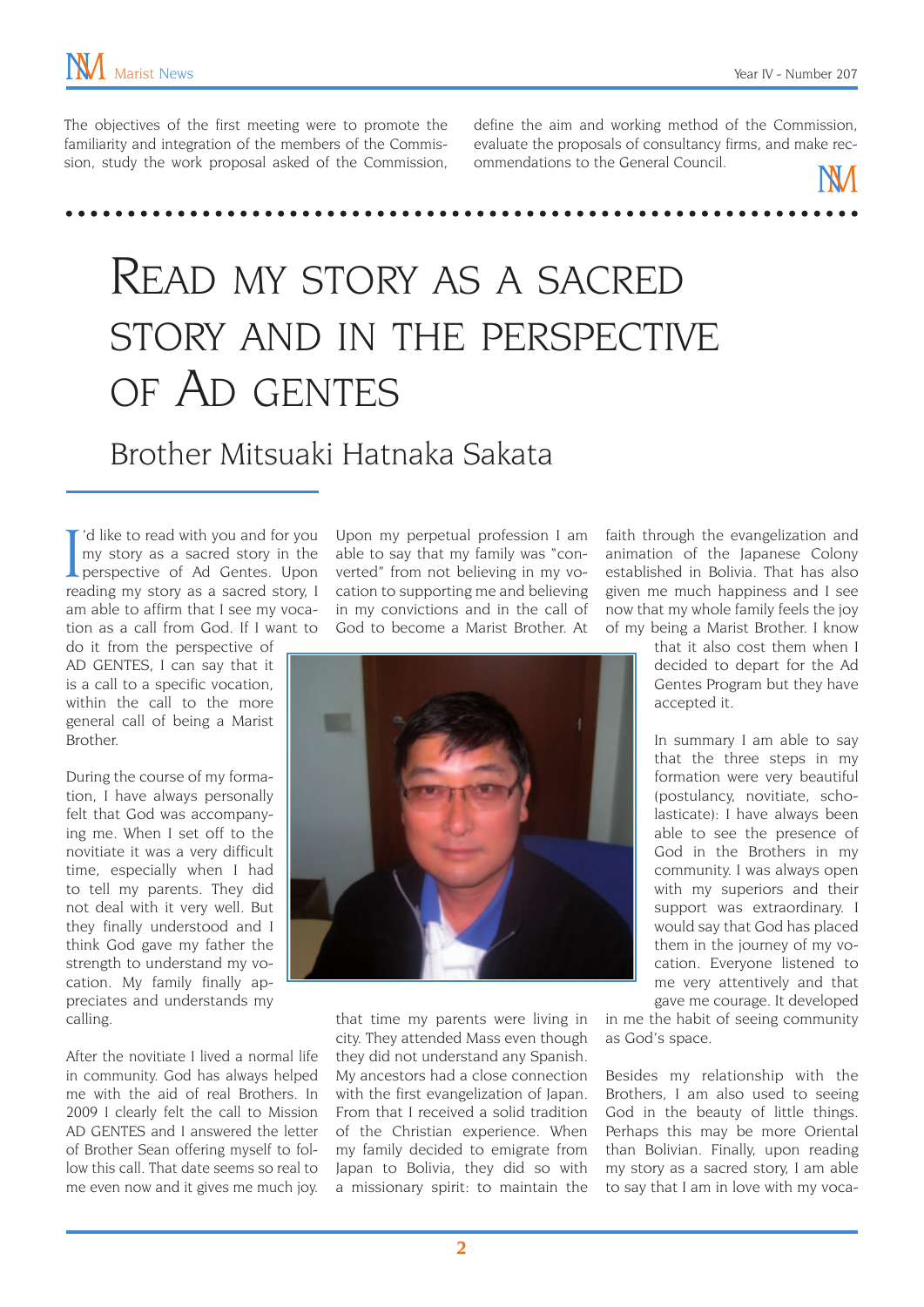tion as Brother. And, to be a Brother is to live as a brother.

I know that the call to Ad Gentes is a special, even exigent, way of living as a Brother. But, with the help of God, I throw myself into this adventure. There will be many difficulties (learning English to begin with), but culturally I think I know how to adapt without too many problems. The Marist vocation has made me grow very much, as much on the human level as on the Christian. I am from an Oriental culture (my family is Japanese) and I lived divided between a Western culture, the Spanish Brothers in my community, and the Bolivian culture; moreover, within Bolivia there are two ways of thinking: the Oriental-Bolivian culture (Los CAM-BAS) and the Western-Bolivian culture (AYMARA-QUECHUA). I was born into the Oriental-Bolivian culture. When I entered the house of formation, the first thing that I had to work on was the theme of cultural identity, at the Bolivian level, and later integrating the Japanese culture and, in the communities, the culture of the Spanish Brothers.

The Congregation helped me first find myself as a person. Later it helped me to assimilate into two cultures, and then integrate myself in them. I had to learn how to relate in the multicultural world. In the beginning I felt divided between the two cultural expressions of my country but in the last couple of years I feel myself more of a "bridge". So, 'being a bridge' I believe that I can adapt myself to the Oriental (Asian) culture of Ad Gentes. As I have said above, I think in a more Oriental way and feel the realities of the Bolivian-Latin American life style, and I plan in a Western way because of my relationships with the Spanish Brothers. All of this will facilitate my integration into the Ad Gentes communities.

Br. Mitsuaki Hatnaka Sakata April 5, 2012 - Rome

 $\overline{\phantom{a}}$ 

# WE ARE A CONCRETE AND UNIQUE manifestation of the love of God

#### Ecuador - Retreat of brothers and lay marists

s Marist laity working in the es-<br>tablishments of Quevedo, Santo<br>Dolmingo, Catacocha, Macará,<br>Quito and Loja, we were invited to take tablishments of Quevedo, Santo Dolmingo, Catacocha, Macará, Quito and Loja, we were invited to take part in the Brothers' annual Retreat from 8 to 14 March in the "San Patricio" retreat house, region of Cumbayá-Quito

During the retreat, we were able to share on different themes presented by Br Javier Espinosa, Director of the Secretariat of the Laity. The retreat shed light mainly on two themes: "Urged by God to set out" and "God wants me as I am, but he dreams me differently».

The retreat helped us recognize, firstly, that God has put in each of us the wherewith to construct our lives (recreate them) by using the possibilities which surround us, in sensing His presence and collaborating to forge our lives in such a way that we can freely give ourselves to others.

It allowed us to discover a new face of God, a God-with-us, a Father and Mother God who loves us as we are and with whom we live in intimacy through prayer which leads us to give ourselves to others, by fighting for just causes, for freedom, in being faithful to him. That is why the world needs God, why the world needs us to help others encounter Him through our activities, our gift, our freedom, in order to forge together a better future close to him.

#### Guatemala - Remar Easter

Since 2010 we have been dreaming, in Guatemala, of organising an 'Easter Re-<br>Smar' for Pastoral agents and members of the Remar communities, a peaceful time for living the Easter of the interior, without the worries connected with the team work. And finally this dream came true this year. We were 40 persons and we came together for 3 days to live a profound experience of encounter with Jesus in his passion, death and resurrection.

It was a matter of a first experience and we were all 'apprentices'..., but at the end of the Vigil, when we were singing the Easter hymn at the top of our voices, the certainty stayed with us of having lived a unique experience.